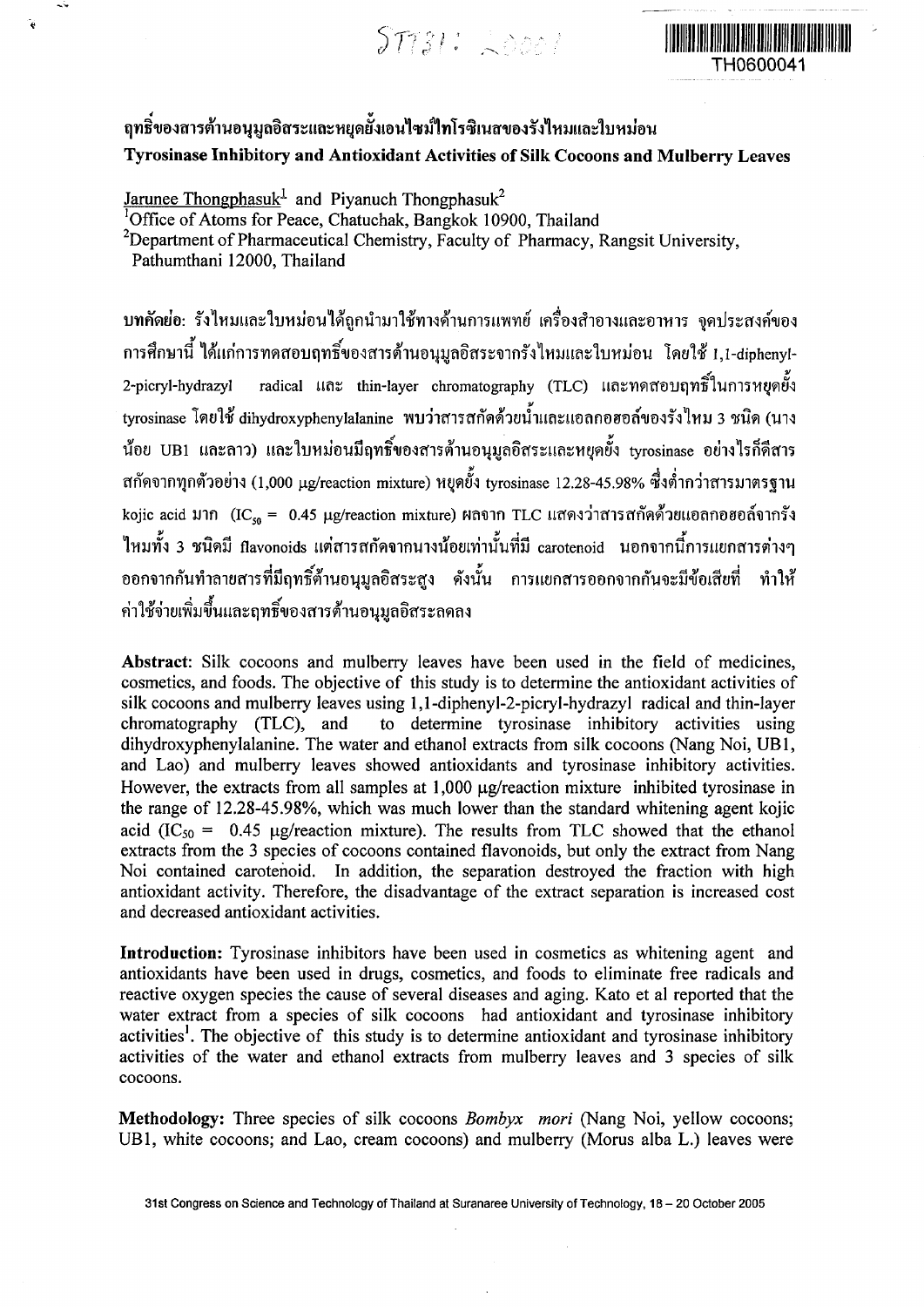**kindly supplied by Radiation Entomology Group of Office of Atoms for Peace and Institute of Sericulture. The cocoons were cut into pieces about 1 centimeter square. For the water extracts, they were placed in 90°c distilled water (water bath) for 2 hours; for the ethanol extracts, they were placed in ethanol at room temperature overnight. For the water and ethanol extracts of mulberry leaves, they were blended with water or alcohol at room temperature. The extracts were filtrated and dried by lyophilization. The amount of protein in water extracts from cocoons was determined using Coomassie Brilliant Blue G-250 (spectrophotometric)2. Antioxidant activities were determined using 1,1-diphenyl-2-picrylhydrazyl radical (spectrophotometric**)3 **and thin-layer chromatography (TLC), and tyrosinase** inhibitory activities were determined using dihydroxyphenylalanine as a substrate<sup>4</sup>. Ascorbic **acid was used as a standard for antioxidant and kojic acid was used for tyrosinase inhibitors.**

## **Results, Discussion and Conclusion:**

à.

ĭ

**The water and ethanol extracts from mulberry leaves and 3 species of silk cocoons showed antioxidant activities (Table 1) and tyrosinase inhibitory activities (Table 2). For antioxidant** activities, the inhibitory concentration<sub>50</sub>; IC<sub>50</sub> of all samples (185-659  $\mu$ g/reaction mixture) was about one order lower than  $IC_{50}$  of ascorbic acid (29.5  $\mu$ g/reaction mixture) (Table 1). For tyrosinase inhibitory activities, the extracts from all samples at  $1,000 \mu$ g/reaction mixture **inhibited tyrosinase in the range of 12.28 - 45.98% (Table 2), which is similar to the results** reported by Kato et al. (the 1,000 µg of water extract from 1 type of silk cocoon exhibited **tyrosinase inhibitory activities 24%). However, this inhibitory activities was very low** compared to the standard whitening agent kojic acid (Figure 1;  $IC_{50} = 0.45 \text{ µg/reaction}$ ) **mixture).**

**The results from TLC showed that the ethanol extracts from the 3 species of cocoons contained flavonoids, but only the extract from Nang Noi contained carotenoid. Therefore, antioxidants in silk cocoons are not only from water soluble protein sericin, but also from flavonoids and carotenoid in ethanol extracts. In addition, the results from TLC showed that the fraction with high antioxidant activity lost its activity after separation. Therefore the separation of the extract not only increases cost, but also decreases antioxidant activity.**

Samples **IC**<sub>50</sub> (µg/reaction mixture) **Water extracts Ethanol extract Cocoons Nang Noi 292** 185 **UB 1** 651 **OoU Lao Mulberry leaves 463 222 659** 551

**Table 1 DPPH inhibition**

Note: Ascorbic acid exhibited IC<sub>50</sub> at 29.5 µg/reaction mixture.